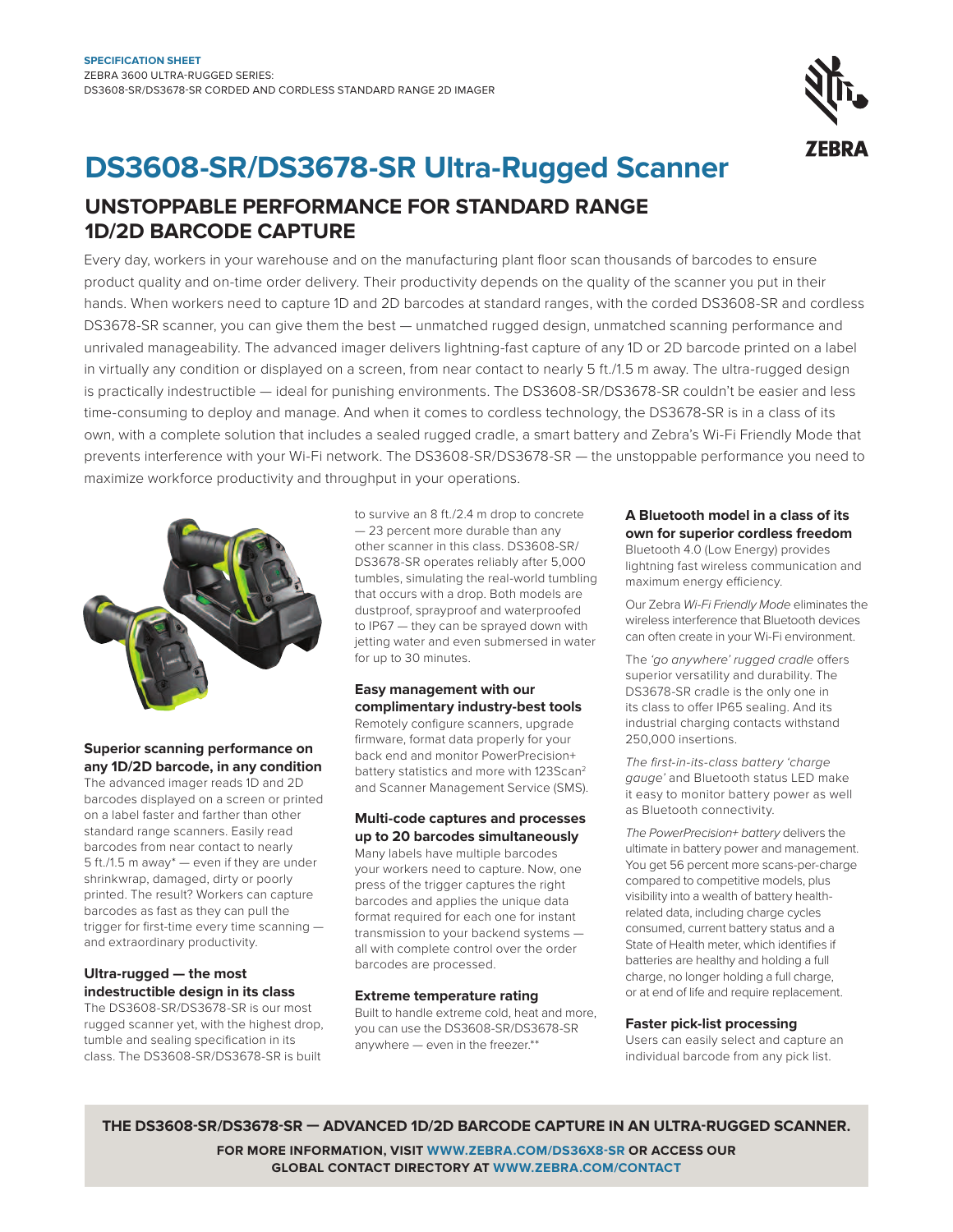### **DS3608-SR/DS3678-SR Speciications Chart**

| PHYSICAL CHARACTERISTICS            |                                                                                                                                                                  |
|-------------------------------------|------------------------------------------------------------------------------------------------------------------------------------------------------------------|
| <b>Dimensions</b>                   | Corded: 7.3 in. H x 3.0 in. W x 5.2 in. D<br>18.5 cm H x 7.6 cm W x 13.2 cm D<br>Cordless: 7.3 in. H x 3.0 in. W x 5.6 in. D<br>18.5 cm H x 7.6 cm W x 14.2 cm D |
| Weight                              | Corded: 10.8 oz./305 g; Cordless: 14.4 oz./407 g                                                                                                                 |
| <b>Input Voltage Range</b>          | Host powered: 4.5 VDC min., 5.5 VDC max.<br>External power supply: 11.4 VDC min., 12.6 VDC max.                                                                  |
| <b>Operating Current</b>            | DS3608-SR (corded): 340 mA (typical)                                                                                                                             |
| <b>Standby Current</b>              | DS3608-SR (corded): 100 mA (typical)                                                                                                                             |
| Color                               | Industrial Green                                                                                                                                                 |
| <b>Supported Host</b><br>Interfaces | USB, RS232, Keyboard Wedge                                                                                                                                       |
| Battery                             | PowerPrecision+ 3100 mAh Li-Ion<br>rechargeable battery                                                                                                          |
| <b>User Indicators</b>              | Direct decode indicator; LEDs; beeper; vibration                                                                                                                 |
| <b>PERFORMANCE CHARACTERISTICS</b>  |                                                                                                                                                                  |
| <b>Scans per Full Charge</b>        | $70,000+$                                                                                                                                                        |
| <b>Illumination</b>                 | One (1) Hyper Red 660nm LED                                                                                                                                      |
| <b>Imager Field of View</b>         | Horizontal: 42°, Vertical: 28°                                                                                                                                   |
| <b>Image Sensor</b>                 | 1,280 x 800 pixels                                                                                                                                               |
| <b>Minimum Print Contrast</b>       | 15% minimum reflective difference                                                                                                                                |
| Skew/Pitch/Roll                     | Skew: ±60°; Pitch: ±60°; Roll: ±360°                                                                                                                             |
| <b>DECODE CAPABILITIES***</b>       |                                                                                                                                                                  |
| 1D                                  | Code 39, Code 128, Code 93, Codabar/NW7, Code<br>11, MSI Plessey, UPC/EAN, I 2 of 5, Korean 3 of 5,<br>GS1 DataBar, Base 32 (Italian Pharma)                     |
| 2D                                  | PDF417, Micro PDF417, Composite Codes, TLC-39,<br>Aztec, DataMatrix, MaxiCode, QR Code, Micro QR,<br>Chinese Sensible (Han Xin), Postal Codes                    |
| <b>USER ENVIRONMENT</b>             |                                                                                                                                                                  |
| <b>Operating Temp.</b>              | Corded: -22° F to 122° F/-30° C to 50° C<br>Cordless: -4° F to 122° F/-20° C to 50° C                                                                            |
| Storage Temp.                       | -40° F to 158° F/-40° C to 70° C                                                                                                                                 |
| Humidity                            | 5% to 95% condensing                                                                                                                                             |
| <b>Drop Specification</b>           | Withstands multiple 8.0 ft. / 2.4 m drops to concrete                                                                                                            |
| <b>Tumble Specification</b>         | 5,000 tumbles @ 3.3 ft. (1 m)                                                                                                                                    |
| Sealing                             | Scanner: IP65 and IP67; FLB cradle: IP65                                                                                                                         |
| <b>ESD</b>                          | Per EN61000-4-2, ±25 KV air discharge, ±10 KV<br>direct discharge, ±10 KV indirect discharge                                                                     |
| UTILITIES AND MAINTENANCE           |                                                                                                                                                                  |
| 123Scan <sup>2</sup>                | Programs scanner parameters, upgrades firmware,<br>provides scanned barcode data and prints reports.                                                             |

| UTILITIES AND MAINTENANCE (CONTINUED)                                                                                                                                                                                                                                                                                                                                                |
|--------------------------------------------------------------------------------------------------------------------------------------------------------------------------------------------------------------------------------------------------------------------------------------------------------------------------------------------------------------------------------------|
| Generates a fully-featured scanner application,<br>including documentation, drivers, test utilities and<br>sample source code. For more information, visit<br>www.zebra.com/windowsSDK                                                                                                                                                                                               |
| Remotely manages your Zebra scanner and queries<br>its asset information. For more information, visit<br>www.zebra.com/sms                                                                                                                                                                                                                                                           |
| <b>WIRELESS CONNECTIVITY</b>                                                                                                                                                                                                                                                                                                                                                         |
| Bluetooth Class 1, Version 4.0 (LE), serial port and<br><b>HID profiles</b>                                                                                                                                                                                                                                                                                                          |
| 3 Mbit/s (2.1 Mbit/s) for Classic Bluetooth<br>1 Mbit/s (0.27 Mbit/s) for Low Energy                                                                                                                                                                                                                                                                                                 |
| Direct line of sight in open air:<br>Class 1: Up to 300 ft. (100.0 m)<br>Class 2: Up to 30 ft. (10.0 m)                                                                                                                                                                                                                                                                              |
|                                                                                                                                                                                                                                                                                                                                                                                      |
| RoHS EN 50581: 2012                                                                                                                                                                                                                                                                                                                                                                  |
| EU Safety: EN 60950-1: 2006 + A11: 2009 + A1:<br>2010 + A12: 2011 + AC 2011 + A2: 2013; International<br>Safety: IEC 60950-1: 2005 + A1: 2009 + A2: 2013<br>US/Canada Safety: UL 60950-1, second edition,<br>CAN/CSA-C22.2 No. 60950-1-07                                                                                                                                            |
| International LED Safety: IEC 62471: 2006 (Ed.1.0);<br>EN 62471: 2008 (LED)                                                                                                                                                                                                                                                                                                          |
| IT Emissions: EN 55022: 2010/AC: 2011 (Class B)<br>IT Immunity: EN 55024: 2010<br>Heavy Industrial: EN 61000-6-2: 2005/AC:2005<br>Harmonic Current Emissions: EN 61000-3-2: 2006<br>+ A1: 2009 + A2: 2009 (Class B)<br><b>Voltage Fluctuation and Flicker:</b><br>EN 61000-3-3: 2013<br>Medical Electrical Equipment: EN 60601-1-2:<br>2007/AC: 2010, IEC 60601-1-2: 2007 (Modified) |
|                                                                                                                                                                                                                                                                                                                                                                                      |

DS3678-SR is warranted against defects in workmanship and materials for a period of three (3) years from the date of shipment. For complete warranty statement, go to: http://www.zebra.com/warranty

**Recommended seRVices**

Zebra OneCare Select; Zebra OneCare Essential

| <b>DECODE RANGES</b> |                          |
|----------------------|--------------------------|
| Symbology/Resolution | Near/Far                 |
| Code 128: 5 mil      | 1.3-6.7 in./3.3-17 cm    |
| Code 128: 20 mil     | 2.8-28.0 in./7.1-71.1 cm |
| Code 128: 40 mil     | 1.7-60 in./4.4-152.4 cm  |
| Datamatrix: 7.5 mil  | 1.9-6.0 in./ 4.8-15.2 cm |
| Datamatrix: 10.0 mil | 1.4-8.6 in./3.5-21.8 cm  |

#### \* Dependent upon barcode size and symbology.

\*\* Heated scanner holder accessory required for use in freezers.

\*\*\* Refer to Product Reference Guide for complete list of symbologies.



**NA and Corporate Headquarters** +1 800 423 0442 inquiry4@zebra.com

For more information, visit www.zebra.com/123Scan

**asia-Paciic Headquarters** +65 6858 0722 contact.apac@zebra.com

**EMEa Headquarters** zebra.com/locations mseurope@zebra.com **Latin america Headquarters** +1 847 955 2283 la.contactme@zebra.com

**the Zebra 3600 Ultra-Rugged Scanner Series**

**this family of scanners ofers a model to meet virtually every need in warehousing and manufacturing:**

- **LI3608/LI3678:** 1D barcode capture
- **DS3608-SR/ DS3678-SR:** Standard range scanning of 1D and 2D barcodes
- **DS3608-HP/ DS3678-HP:**  High performance scanner captures 1D/2D barcodes over longer distances, plus OCR, photos, and documents
- **DS3608-HD/ DS3678-HD:** Captures highdensity 1D/2D barcodes

**• DS3608-DP/ DS3678-DP:**  Capture of Direct Part Marks (DPM)

**• DS3608-ER/ DS3678-ER:** All-range 1D/2D barcode capture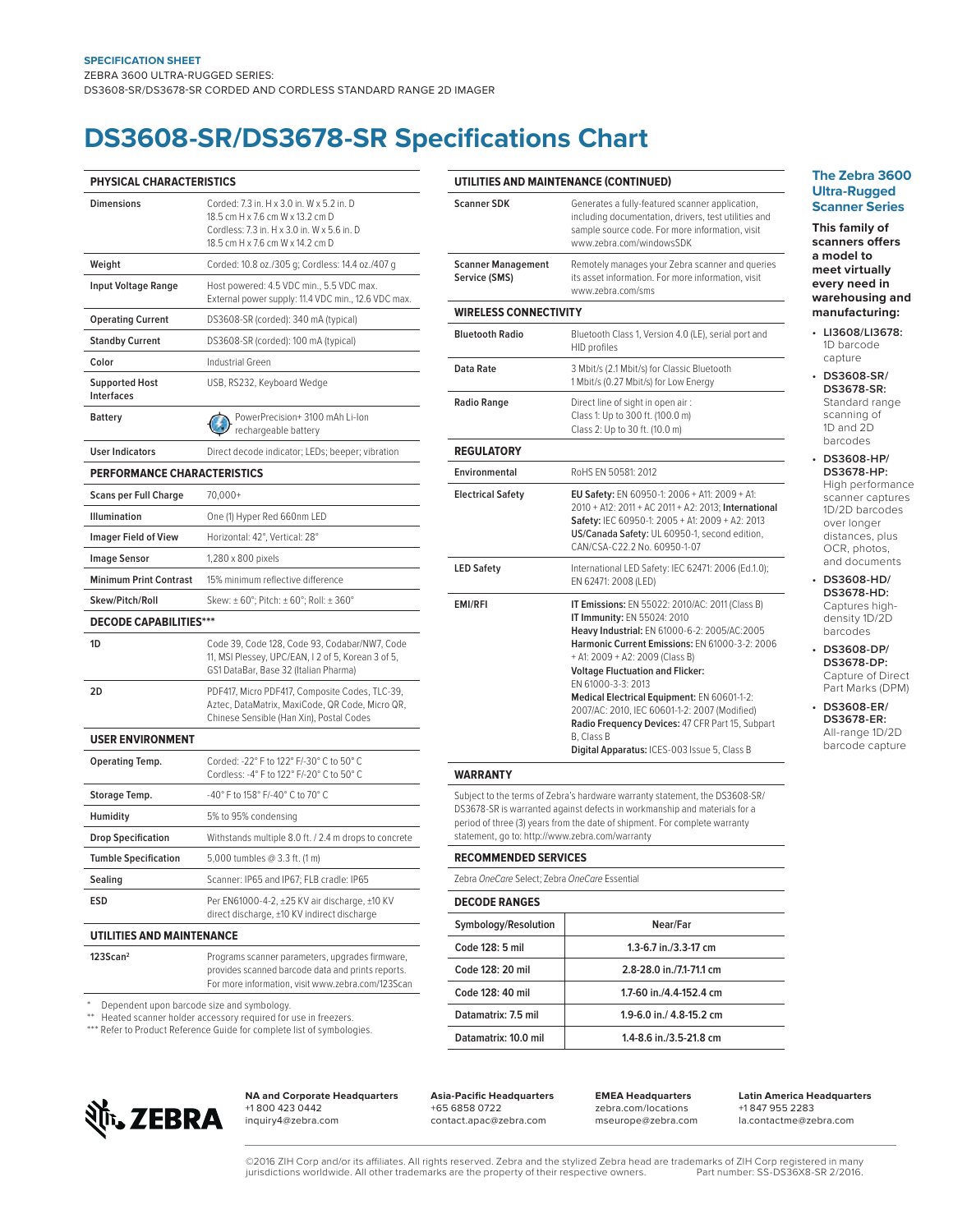## **DS3608-ER/DS3678-ER Ultra-Rugged Scanner**

**UnSToppABLE pERFoRMAnCE FoR EXTEnDED RAnGE 1D/2D BARCoDE SCAnnInG**

Every day, workers in your warehouse scan thousands of barcodes to ensure order accuracy and on-time delivery. Their productivity depends on the quality of the scanner you put in their hands. If your workers need to capture 1D and 2D barcodes near and far, with the corded DS3608-ER and cordless DS3678-ER scanner, you can give them the best — unmatched rugged design, unmatched scanning performance and unrivaled manageability. The advanced imager delivers lightning-fast capture of any 1D or 2D barcode displayed on a screen or printed on a label in virtually any condition, nearer and farther than any scanner in this class —from 3 in./7.6 cm to as far as 70 ft./.21.4 m away. The ultra-rugged design is practically indestructible — ideal for punishing environments. The DS3608-ER/DS3678-ER couldn't be easier and less time-consuming to deploy and manage. And when it comes to cordless technology, the DS3678-ER is in a class of its own. The DS3608-ER/DS3678-ER the unstoppable performance you need to maximize workforce productivity and throughput in your operations.



#### **Superior scanning range**

The advanced imager reads 1D and 2D barcodes printed on a label up to 60 percent closer and 35 percent farther than similar models in this class, with an extraordinary scanning range from 3 in. to 70 ft. (7.6 cm to 21.4 m). Now, one scanner can easily read barcodes on a picklist in hand and on the uppermost shelves of your warehouse racks, as well as extra-wide codes just a hands-length away — even if they are under shrinkwrap, damaged, dirty or poorly printed. The result? Workers can capture barcodes as fast as they can pull the trigger for first-time every time scanning — and extraordinary productivity.

#### **Ultra-rugged — the most indestructible design in its class**

The DS3608-ER/DS3678-ER is our most rugged scanner yet, with the highest drop, tumble and sealing specification in its class. The DS3608-ER/DS3678-ER is built to survive an 8 ft./2.4 m drop to concrete —

23 percent more durable than any other scanner in this class. The DS3608-ER/ DS3678-ER operates reliably after 5,000 tumbles, simulating the real-world tumbling that occurs with a drop. Both models are dust proof, spray proof and waterproofed to IP67 — they can be sprayed down with jetting water and even submersed in water for up to 30 minutes.

#### **Easy management with our complimentary industry-best tools**

Remotely configure scanners, upgrade irmware, format data properly for your back end and monitor PowerPrecision+ battery statistics and more with 123Scan<sup>2</sup> and Scanner Management Service (SMS).

#### **Multi-code captures and processes up to 20 barcodes simultaneously**

Many labels have multiple barcodes your workers need to capture. Now, one press of the trigger captures the right barcodes and applies the unique data format required for each one for instant transmission to your backend systems all with complete control over the order barcodes are processed.

#### **Faster pick-list processing**

Users can easily select and capture an individual barcode from any pick list.

#### **Ready for the freezer**

The DS3608-ER and DS3678-ER are built from the ground up to handle extreme cold. Their unique plastics, cables and

components are designed to handle freezing temperatures without becoming brittle— making these scanners ideal for use in freezers and outdoor yards\*.

#### **A Bluetooth model in a class of its own for superior cordless freedom**

Bluetooth 4.0 (Low Energy) provides lightning fast wireless communication and maximum energy efficiency.

Our Zebra Wi-Fi Friendly Mode eliminates the wireless interference that Bluetooth devices can often create in your Wi-Fi environment.

The 'go anywhere' rugged cradle offers superior versatility and durability. The DS3678-ER is the only scanner in its family to ofer a cradle with IP65 sealing. And its industrial charging contacts withstand 250,000 insertions.

The first-in-its-class battery 'charge gauge' and Bluetooth status LED make it easy to monitor battery power as well as Bluetooth connectivity.

The PowerPrecision+ battery delivers the ultimate in battery power and management. You get 50 percent more battery capacity compared to competitive models, plus visibility into a wealth of battery health-related data, including charge cycles consumed, current battery status and a State of Health meter, which identifies if batteries are healthy and holding a full charge or ready for retirement.

**THE DS3608-ER/DS3678-ER — GIVE YoUR WoRKERS SInGLE SCAnnER SIMpLICITY FoR nEAR AnD FAR BARCoDE CApTURE WITH THE ULTRA-RUGGED SCAnnER THAT REDEFInES RELIABILITY.**

> **FoR MoRE InFoRMATIon, VISIT WWW.ZEBRA.CoM/DS36X8-ER oR ACCESS oUR GLoBAL ConTACT DIRECToRY AT WWW.ZEBRA.CoM/ConTACT**

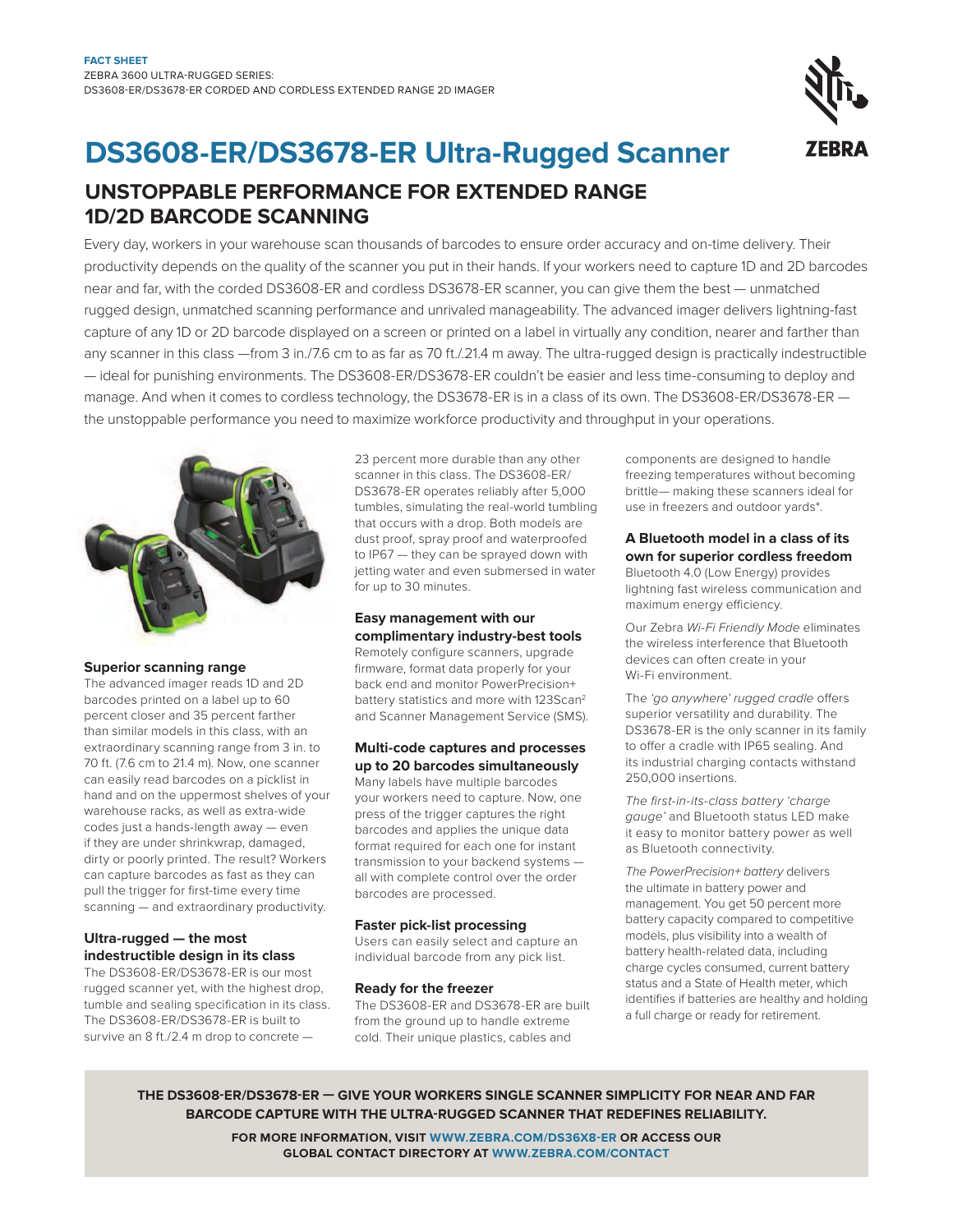#### **Introducing the Zebra 3600 Ultra-Rugged Scanner Series**

**This family of scanners ofers a model to meet virtually every need in warehousing and manufacturing:**

- **LI3608/LI3678:** 1D barcode capture
- **DS3608-SR/DS3678-SR:** Standard range scanning of 1D and 2D barcodes
- **DS3608-HP/DS3678-HP:**  High performance scanner captures 1D/2D barcodes over longer distances plus OCR, photos and documents
- **DS3608-HD/DS3678-HD:** Captures high-density 1D/2D barcodes
- **DS3608-DP/DS3678-DP:**  Capture of Direct Part Marks (DPM)
- **DS3608-ER/DS3678-ER:** All-range 1D/2D barcode capture

\* Heated scanner holder accessory required for use in freezers.



**nA and Corporate Headquarters** +1 800 423 0442 inquiry4@zebra.com

**Asia-paciic Headquarters** +65 6858 0722 contact.apac@zebra.com

**EMEA Headquarters** zebra.com/locations mseurope@zebra.com **Latin America Headquarters** +1 847 955 2283 la.contactme@zebra.com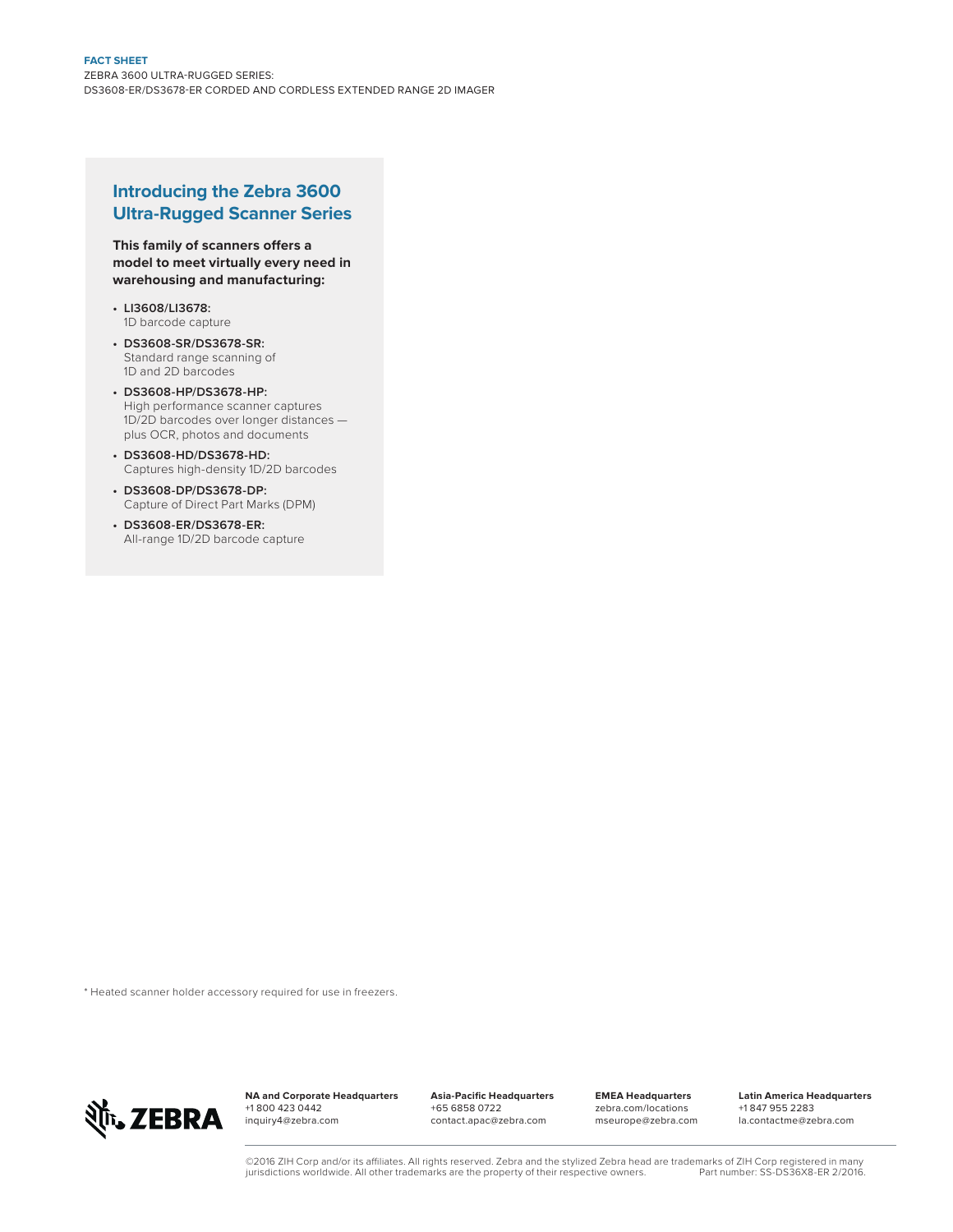## **DS3608-HP/DS3678-HP Ultra-Rugged Scanner**

### **UnStoPPaBLE PERfoRManCE on 1D/2D BaRCoDES at LonGER DiStanCES — PLUS oCR, PHotoS anD DoCUMEntS**

Every day, workers in your warehouse and on the manufacturing plant floor scan thousands of barcodes to ensure product quality and on-time order delivery. Their productivity depends on the quality of the scanner you put in their hands. When your workers need to capture 1D and 2D barcodes, OCR, photos and documents, with the corded DS3608-HP and cordless DS3678-HP High Performance imagers, you can give them the best — unmatched rugged design, unmatched scanning performance and unrivaled manageability. Advanced scanning delivers lightning-fast capture of any 1D or 2D barcode to nearly 7 ft./2.1 m away, regardless of whether it is printed on a label in virtually any condition, or displayed on a screen. The ultra-rugged design is practically indestructible — ideal for punishing environments. The scanners couldn't be easier and less time-consuming to deploy and manage. And when it comes to cordless technology, the DS3678-HP is loaded with Zebra-only features that put it in a class of its own. The DS3608-HP/DS3678-HP — the unstoppable performance you need to maximize workforce productivity and throughput in your operations.



#### **Superior scanning performance on any 1D/2D barcode, in any condition**

The advanced imager reads 1D and 2D barcodes displayed on a screen or printed on a label faster and with 30 percent more working range than similar models in this class, delivering extraordinary productivity. Workers get first time capture of virtually every barcode, even if it is damaged, dirty, poorly printed or under shrinkwrap.

#### **Ultra-rugged — the most indestructible design in its class**

The DS3608-HP/DS3678-HP is our most rugged scanner yet, with the highest drop, tumble and sealing specification in its class. The DS3608-HP/DS3678-HP is built to survive an 8 ft./2.4 m drop to concrete — 23 percent more durable than any other scanner in this class. The DS3608-HP/ DS3678-HP operates reliably after 5,000 tumbles, simulating the real-world tumbling that occurs with a drop. Both models are

dustproof, sprayproof and waterproofed to IP67 — they can be sprayed down with jetting water and even submersed in water for up to 30 minutes.

#### **Beyond barcodes: capture oCR, photos and documents**

With Zebra's intelligent document capture we take photos and sharpen and correct the images so they are easier to read. And support for multiple OCR fonts enables fast and easy transfer of data.

#### **Easy management with our complimentary industry-best tools**

Remotely configure scanners, upgrade firmware, format data properly for your back end and monitor PowerPrecision+ battery statistics and more with 123Scan<sup>2</sup> and Scanner Management Service (SMS).

#### **Multi-code captures and processes up to 20 barcodes simultaneously**

Many labels have multiple barcodes your workers need to capture. Now, one press of the trigger captures the right barcodes and applies the unique data format required for each one for instant transmission to your backend systems all with complete control over the order barcodes are processed.

#### **faster pick-list processing**

Users can easily select and capture an individual barcode from any pick list.

#### **Extreme temperature rating**

Built to handle extreme cold, heat and humidity, you can use these scanners anywhere — even in the freezer\*.

#### **a Bluetooth model in a class of its own for superior cordless freedom**

Bluetooth 4.0 (Low Energy) provides lightning fast wireless communication and maximum energy efficiency.

Our Zebra Wi-Fi Friendly Mode eliminates the wireless interference that Bluetooth devices can often create in your Wi-Fi environment.

The 'go anywhere' rugged cradle offers superior versatility and durability. The DS3678-HP is the only scanner in its family to offer a cradle with IP65 sealing. And its industrial charging contacts withstand 250,000 insertions.

The first-in-its-class battery 'charge gauge' and Bluetooth status LED make it easy to monitor battery power as well as Bluetooth connectivity.

The PowerPrecision+ battery delivers the ultimate in battery power and management. You get 56 percent more scans-per-charge compared to competitive models, plus visibility into a wealth of battery healthrelated data, including charge cycles consumed, current battery status and a State of Health meter, which identifies if batteries are healthy and holding a full charge or ready for retirement.

**tHE DS3608-HP/DS3678-HP — aDVanCED CaPtURE of 1D/2D BaRCoDES, DoCUMEntS, iMaGES anD MoRE in an ULtRa-RUGGED SCannER tHat REDEfinES RELiaBiLitY.**

**foR MoRE infoRMation, ViSit WWW.ZEBRa.CoM/DS36X8-HP oR aCCESS oUR GLoBaL ContaCt DiRECtoRY at WWW.ZEBRa.CoM/ContaCt**

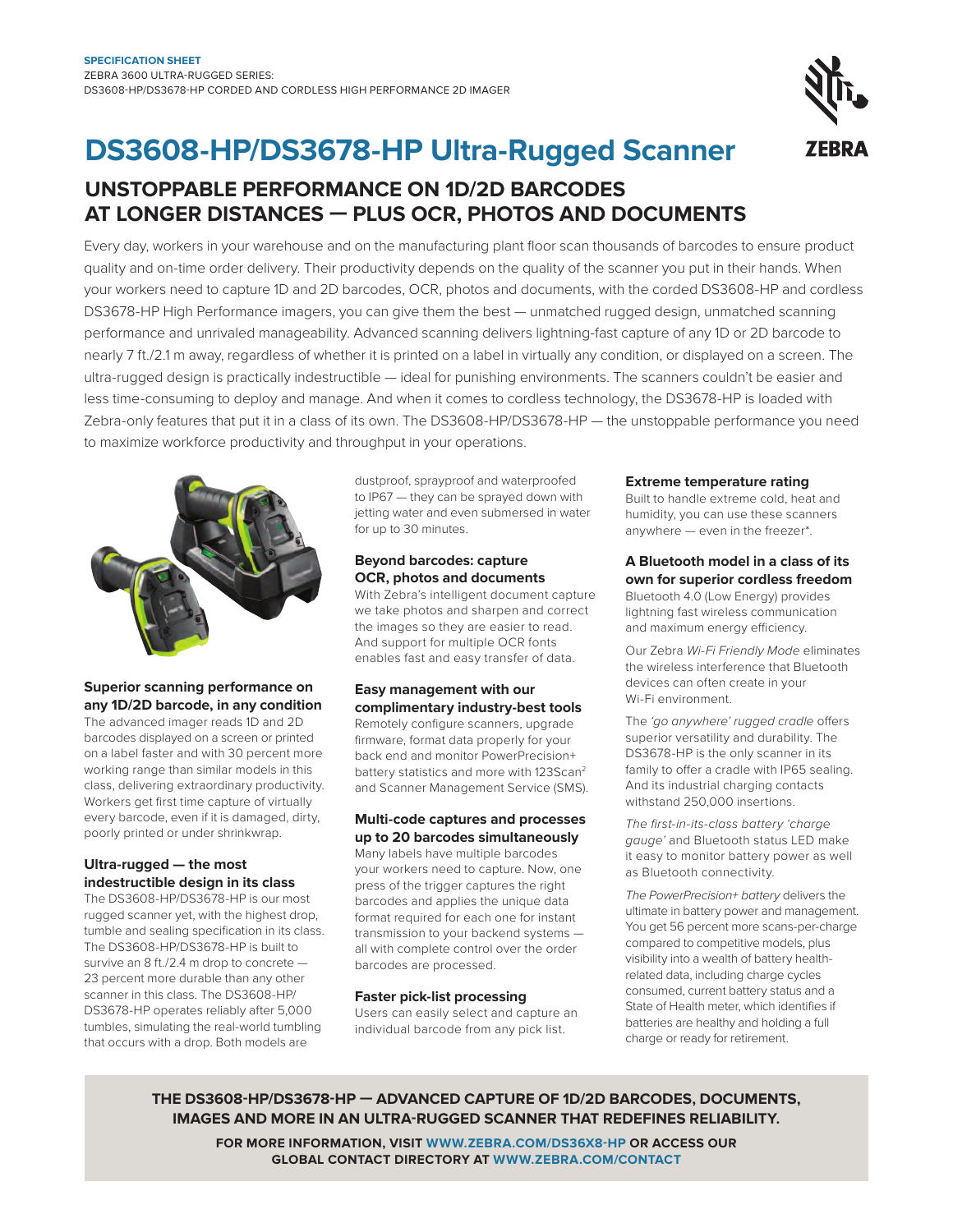## **DS3608-HP/DS3678-HP Specifications Chart**

| PHYSICAL CHARACTERISTICS                   |                                                                                                                                                                  |
|--------------------------------------------|------------------------------------------------------------------------------------------------------------------------------------------------------------------|
| <b>Dimensions</b>                          | Corded: 7.3 in, H x 3.0 in, W x 5.2 in, D<br>18.5 cm H x 7.6 cm W x 13.2 cm D<br>Cordless: 7.3 in. H x 3.0 in. W x 5.6 in. D<br>18.5 cm H x 7.6 cm W x 14.2 cm D |
| Weight                                     | Corded: 10.9 oz./309 g; Cordless: 14.5 oz./411 g                                                                                                                 |
| <b>Input Voltage Range</b>                 | Host powered: 4.5 VDC min., 5.5 VDC max.<br>External power supply: 11.4 VDC min., 12.6 VDC max.                                                                  |
| <b>Operating Current</b>                   | DS3608-HP (corded): 450 mA (typical)                                                                                                                             |
| <b>Standby Current</b>                     | DS3608-HP (corded): 100 mA (typical)                                                                                                                             |
| Color                                      | Industrial Green                                                                                                                                                 |
| <b>Supported Host</b><br><b>Interfaces</b> | USB, RS232, Keyboard Wedge                                                                                                                                       |
| <b>Battery</b>                             | PowerPrecision+ 3100 mAh Li-Ion<br>rechargeable battery                                                                                                          |
| <b>User Indicators</b>                     | Direct decode indicator; LEDs; beeper; vibration                                                                                                                 |
| PERFORMANCE CHARACTERISTICS                |                                                                                                                                                                  |
| <b>Scans per Full Charge</b>               | 70,000+                                                                                                                                                          |
| <b>Illumination</b>                        | Two (2) warm white light LEDs                                                                                                                                    |
| <b>Imager Field of View</b>                | Horizontal: 31°, Vertical: 23°                                                                                                                                   |
| <b>Image Sensor</b>                        | 1,280 x 960 pixels                                                                                                                                               |
| <b>Minimum Print Contrast</b>              | 15% minimum reflective difference                                                                                                                                |
| Skew/Pitch/Roll                            | Skew: ± 60°; Pitch: ± 60°; Roll: ± 360°                                                                                                                          |
| <b>DECODE CAPABILITIES**</b>               |                                                                                                                                                                  |
| 1D                                         | Code 39, Code 128, Code 93, Codabar/NW7, Code<br>11, MSI Plessey, UPC/EAN, I 2 of 5, Korean 3 of 5,<br>GS1 DataBar, Base 32 (Italian Pharma)                     |
| 2D                                         | PDF417, Micro PDF417, Composite Codes, TLC-39,<br>Aztec, DataMatrix, MaxiCode, QR Code, Micro QR,<br>Chinese Sensible (Han Xin), Postal Codes                    |
| <b>OCR</b>                                 | OCR-A/B, MICR-E13B, US Currency Serial Number                                                                                                                    |
| <b>USER ENVIRONMENT</b>                    |                                                                                                                                                                  |
| Operating Temp.                            | Corded: -22° F to 122° F/-30° C to 50° C<br>Cordless: -4° F to 122° F/-20° C to 50° C                                                                            |
| Storage Temp.                              | -40° F to 158° F/-40° C to 70° C                                                                                                                                 |
| Humidity                                   | 5% to 95% condensing                                                                                                                                             |
| <b>Drop Specification</b>                  | Withstands multiple 8.0 ft. / 2.4 m drops to concrete                                                                                                            |
| <b>Tumble Specification</b>                | 5000 tumbles @ 3.3 ft. (1 m)                                                                                                                                     |
| Sealing                                    | Scanner: IP65 and IP67; FLB cradle: IP65                                                                                                                         |
| ESD                                        | Per EN61000-4-2, ±25 KV air discharge, ±10 KV<br>direct discharge, ±10 KV indirect discharge                                                                     |
| <b>Ambient Light Immunity</b>              | 0 to 10,037 Foot Candles/0 to 108,000 Lux<br>(direct sunlight)                                                                                                   |
| <b>UTILITIES AND MAINTENANCE</b>           |                                                                                                                                                                  |
| 123Scan <sup>2</sup>                       | Programs scanner parameters, upgrades firmware,<br>provides scanned barcode data and prints reports.<br>For more information, visit www.zebra.com/123Scan        |

| UTILITIES AND MAINTENANCE (CONTINUED)                                                                                                                                                                                                                                                                                                                    |
|----------------------------------------------------------------------------------------------------------------------------------------------------------------------------------------------------------------------------------------------------------------------------------------------------------------------------------------------------------|
| Generates a fully-featured scanner application,<br>including documentation, drivers, test utilities and<br>sample source code. For more information, visit<br>www.zebra.com/windowsSDK                                                                                                                                                                   |
| Remotely manages your Zebra scanner and queries<br>its asset information. For more information, visit<br>www.zebra.com/sms                                                                                                                                                                                                                               |
| <b>WIRELESS CONNECTIVITY</b>                                                                                                                                                                                                                                                                                                                             |
| Bluetooth Class 1, Version 4.0 (LE), serial port (SPP)<br>and HID profiles                                                                                                                                                                                                                                                                               |
| 3 Mbit/s (2.1 Mbit/s) for Classic Bluetooth<br>1 Mbit/s (0.27 Mbit/s) for Low Energy                                                                                                                                                                                                                                                                     |
| Direct line of sight in open air : Class 1: Minimum<br>300 ft. (100.0 m); Class 2: Minimum 30 ft. (10.0 m)                                                                                                                                                                                                                                               |
|                                                                                                                                                                                                                                                                                                                                                          |
| RoHS FN 50581: 2012                                                                                                                                                                                                                                                                                                                                      |
| EU Safety: EN 60950-1: 2006 + A11: 2009 + A1:<br>2010 + A12: 2011 + AC 2011 + A2: 2013; International<br>Safety: IEC 60950-1: 2005 + A1: 2009 + A2: 2013<br>US/Canada Safety: UL 60950-1, second edition,<br>CAN/CSA-C22.2 No. 60950-1-07                                                                                                                |
| International LED Safety: IEC 62471: 2006 (Ed.1.0);<br>EN 62471: 2008 (LED); UL, VDE and CU recognized<br>laser component                                                                                                                                                                                                                                |
| IT Emissions: EN 55022: 2010/AC: 2011 (Class B);<br>IT Immunity: EN 55024: 2010; Heavy Industrial:<br>EN 61000-6-2: 2005/AC:2005: Harmonic Current<br><b>Emissions:</b> EN 61000-3-2: 2006 + A1: 2009 + A2:<br>2009 (Class B); Voltage Fluctuation and Flicker:<br>EN 61000-3-3: 2013: Medical Electrical<br>Equipment: EN 60601-1-2: 2007/AC: 2010, IEC |
|                                                                                                                                                                                                                                                                                                                                                          |

Subject to the terms of Zebra's hardware warranty statement, the DS3608-HP/ DS3678-HP is warranted against defects in workmanship and materials for a period of three (3) years from the date of shipment. For complete warranty statement, go to: http://www.zebra.com/warranty

| <b>RECOMMENDED SERVICES</b>                   |                            |  |
|-----------------------------------------------|----------------------------|--|
| Zebra OneCare Select: Zebra OneCare Essential |                            |  |
| <b>DECODE RANGES</b>                          |                            |  |
| Symbology/Resolution                          | Near/Far                   |  |
| Code 128: 5 mil                               | 6.0-14.0 in./15.2-35.6 cm  |  |
| Code 128: 20 mil                              | 5.0-45.0 in /12.7-114.3 cm |  |
| Code 128: 40 mil                              | 2.8-80 in./7.1-203.2 cm    |  |
| Datamatrix: 7.5 mil                           | 7.0-11.0 in./ 17.8-27.9 cm |  |
| Datamatrix: 10.0 mil                          | 6.0-15.0 in./15.2-38.1 cm  |  |
|                                               |                            |  |

\* Heated scanner holder accessory required for use in freezers.

\*\* Refer to Product Reference Guide for complete list of symbologies.



**NA and Corporate Headquarters** +1 800 423 0442 inquiry4@zebra.com

**asia-Paciic Headquarters** +65 6858 0722 contact.apac@zebra.com

**EMEa Headquarters** zebra.com/locations mseurope@zebra.com

**Latin america Headquarters** +1 847 955 2283 la.contactme@zebra.com

#### **the Zebra 3600 Ultra-Rugged Scanner Series**

**this family of scanners ofers a model to meet virtually every need in warehousing and manufacturing:**

- **LI3608/LI3678:** 1D barcode capture
- **DS3608-SR/ DS3678-SR:** Standard range scanning of 1D and 2D barcodes
- **DS3608-HP/ DS3678-HP:**  High performance scanner captures 1D/2D barcodes over longer distances, plus OCR, photos, and documents
- **DS3608-HD/ DS3678-HD:** Captures highdensity 1D/2D barcodes

**• DS3608-DP/ DS3678-DP:**  Capture of Direct Part Marks (DPM)

**• DS3608-ER/ DS3678-ER:** All-range 1D/2D barcode capture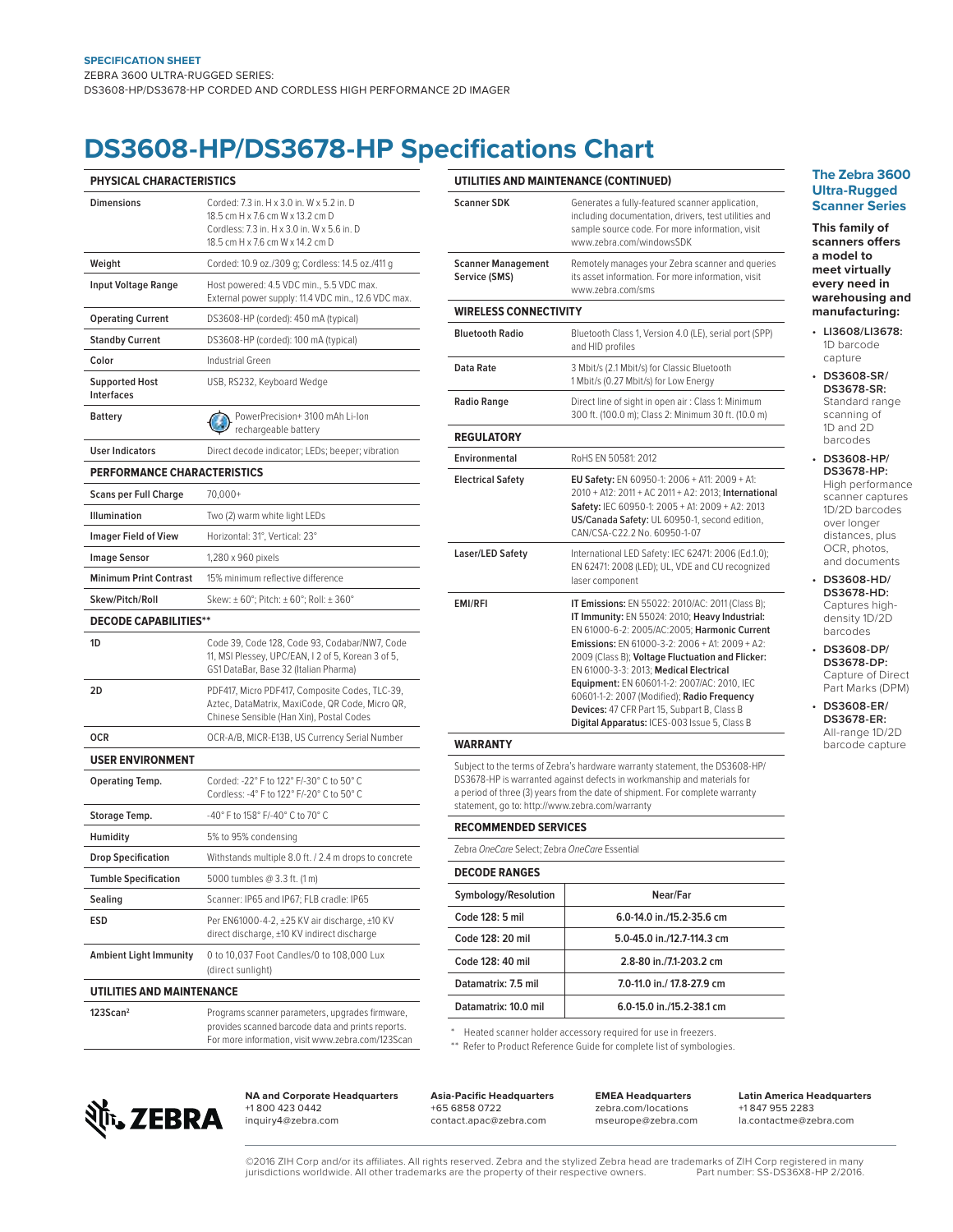

## **DS3608-HD/DS3678-HD Ultra-Rugged Scanner**

### **UnStoPPaBLE PERfoRManCE foR HiGH-DEnSitY 1D/2D BaRCoDES**

Every day, workers on the manufacturing plant loor scan thousands of barcodes on product components to ensure product quality. Their productivity depends on the quality of the scanner you put in their hands. When your workers need to capture the small and dense 1D and 2D barcodes common in electronics and medical equipment manufacturing, with the corded DS3608-HD and cordless DS3678-HD High Density imagers, you can give them the best — unmatched rugged design, unmatched scanning performance and unrivaled manageability. Advanced scanning delivers lightning-fast capture of any 1D or 2D barcode printed directly on product components or on labels in virtually any condition — or displayed on a screen. The ultra-rugged design is practically indestructible — ideal for punishing environments. The scanners couldn't be easier and less time-consuming to deploy and manage. And when it comes to cordless technology, the DS3678-HD is loaded with Zebra-only features that put it in a class of its own. The DS3608-HD/DS3678-HD — the unstoppable performance you need to maximize workforce productivity and throughput, improve product quality, reduce production cycle times and prevent unplanned production line downtime.



#### **Superior scanning performance on any high density 1D/2D barcode**

This advanced imager delivers first time capture of high-density 1D and 2D barcodes printed on labels or directly on product components — including tiny and dense 3 mil codes that are barely visible to the naked eye. These scanners also capture standard printed barcodes in virtually any condition — damaged, dirty, poorly printed or under shrinkwrap. This dual functionality provides excellent value: you get one scanner you can use on the production line for end-to-end track and trace of materials — and in the warehouse from receiving to shipping.

#### **Ultra-rugged — the most indestructible design in its class**

The DS3608-HD/DS3678-HD is our most rugged scanner yet, with the highest drop, tumble and sealing specification in its class. The DS3608-HD/DS3678-HD is built to survive an 8 ft./2.4 m drop to concrete — 23 percent more durable than any other scanner in this class. The DS3608-HD/ DS3678-HD operates reliably after 5,000 tumbles, simulating the real-world tumbling that occurs with a drop. Both models are dust proof, spray proof and waterproofed to IP67 — they can be sprayed down with jetting water and even submersed in water for up to 30 minutes.

#### **Easy management with our complimentary industry-best tools**

Remotely configure scanners, upgrade irmware, format data properly for your back end and monitor PowerPrecision+ battery statistics and more with 123Scan<sup>2</sup> and Scanner Management Service (SMS).

#### **Multi-code captures and processes up to 20 barcodes simultaneously**

Many labels have multiple barcodes your workers need to capture. Now, one press of the trigger captures the right barcodes and applies the unique data format required for each one for instant transmission to your backend systems — all with complete control over the order barcodes are processed.

#### **faster pick-list processing**

Users can easily select and capture an individual barcode from any pick list.

#### **a Bluetooth model in a class of its own for superior cordless freedom**

Bluetooth 4.0 (Low Energy) provides lightning fast wireless communication and maximum energy efficiency.

Our Zebra Wi-Fi Friendly Mode eliminates the wireless interference that Bluetooth devices can often create in your Wi-Fi environment.

The 'go anywhere' rugged cradle offers superior versatility and durability. The DS3678-HD is the only scanner in its family to offer a cradle with IP65 sealing. And its industrial charging contacts withstand 250,000 insertions.

The first-in-its-class battery 'charge gauge' and Bluetooth status LED make it easy to monitor battery power as well as Bluetooth connectivity.

The PowerPrecision+ battery delivers the ultimate in battery power and management. You get 56 percent more scans-per-charge compared to competitive models, plus visibility into a wealth of battery healthrelated data, including charge cycles consumed, current battery status and a State of Health meter, which identifies if batteries are healthy and holding a full charge or ready for retirement.

**tHE DS3608-HD/DS3678-HD — PRotECt PRoDUCt QUaLitY, REDUCE PRoDUCtion tiME anD PREVEnt UnPLannED PRoDUCtion LinE DoWntiME WitH tHE ULtRa-RUGGED SCannER tHat REDEfinES RELiaBiLitY.**

> **foR MoRE infoRMation, ViSit WWW.ZEBRa.CoM/DS36X8-HD oR aCCESS oUR GLoBaL ContaCt DiRECtoRY at WWW.ZEBRa.CoM/ContaCt**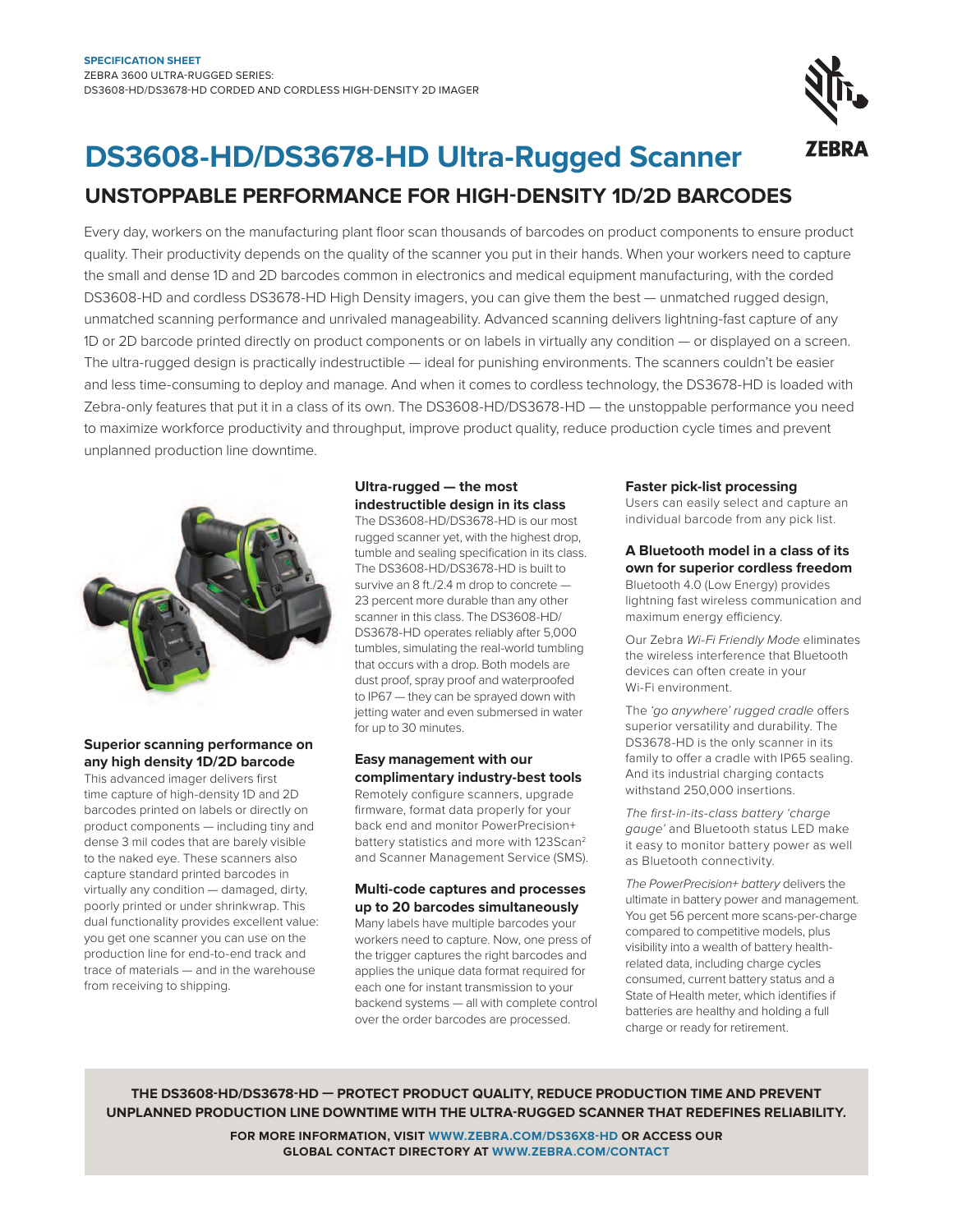## **DS3608-HD/DS3678-HD Specifications Chart**

| PHYSICAL CHARACTERISTICS                   |                                                                                                                                                                  |
|--------------------------------------------|------------------------------------------------------------------------------------------------------------------------------------------------------------------|
| <b>Dimensions</b>                          | Corded: 7.3 in, H x 3.0 in, W x 5.2 in, D<br>18.5 cm H x 7.6 cm W x 13.2 cm D<br>Cordless: 7.3 in. H x 3.0 in. W x 5.6 in. D<br>18.5 cm H x 7.6 cm W x 14.2 cm D |
| Weight                                     | Corded: 10.9 oz./309 g; Cordless: 14.5 oz./411 g                                                                                                                 |
| <b>Input Voltage Range</b>                 | Host powered: 4.5 VDC min., 5.5 VDC max.<br>External power supply: 11.4 VDC min., 12.6 VDC max.                                                                  |
| <b>Operating Current</b>                   | DS3608-HD (corded): 450 mA (typical)                                                                                                                             |
| <b>Standby Current</b>                     | DS3608-HD (corded): 100 mA (typical)                                                                                                                             |
| Color                                      | Industrial Green                                                                                                                                                 |
| <b>Supported Host</b><br><b>Interfaces</b> | USB, RS232, Keyboard Wedge                                                                                                                                       |
| <b>Battery</b>                             | PowerPrecision+ 3100 mAh Li-Ion<br>rechargeable battery                                                                                                          |
| <b>User Indicators</b>                     | Direct decode indicator; LEDs; beeper; vibration                                                                                                                 |
| <b>PERFORMANCE CHARACTERISTICS</b>         |                                                                                                                                                                  |
| <b>Scans per Full Charge</b>               | $70.000+$                                                                                                                                                        |
| Illumination                               | Two (2) warm white light LEDs                                                                                                                                    |
| <b>Imager Field of View</b>                | Horizontal: 31°, Vertical: 23°                                                                                                                                   |
| <b>Image Sensor</b>                        | 1,280 x 960 pixels                                                                                                                                               |
| <b>Minimum Print Contrast</b>              | 15% minimum reflective difference                                                                                                                                |
| Skew/Pitch/Roll                            | Skew: ± 60°; Pitch: ± 60°; Roll: ± 360°                                                                                                                          |
| <b>DECODE CAPABILITIES*</b>                |                                                                                                                                                                  |
| 1D                                         | Code 39, Code 128, Code 93, Codabar/NW7, Code<br>11, MSI Plessey, UPC/EAN, I 2 of 5, Korean 3 of 5,<br>GS1 DataBar, Base 32 (Italian Pharma)                     |
| 2D                                         | PDF417, Micro PDF417, Composite Codes, TLC-39,<br>Aztec, DataMatrix, MaxiCode, QR Code, Micro QR,<br>Chinese Sensible (Han Xin), Postal Codes                    |
| <b>USER ENVIRONMENT</b>                    |                                                                                                                                                                  |
| Operating Temp.                            | Corded: -22° F to 122° F/-30° C to 50° C<br>Cordless: -4° F to 122° F/-20° C to 50° C                                                                            |
| Storage Temp.                              | -40° F to 158° F/-40° C to 70° C                                                                                                                                 |
| Humidity                                   | 5% to 95% condensing                                                                                                                                             |
| <b>Drop Specification</b>                  | Withstands multiple 8.0 ft. / 2.4 m drops to concrete                                                                                                            |
| <b>Tumble Specification</b>                | 5000 tumbles @ 3.3 ft. (1 m)                                                                                                                                     |
| Sealing                                    | Scanner: IP65 and IP67; FLB cradle: IP65                                                                                                                         |
| <b>ESD</b>                                 | Per EN61000-4-2, ±25 KV air discharge, ±10 KV<br>direct discharge, ±10 KV indirect discharge                                                                     |
| <b>Ambient Light Immunity</b>              | 0 to 10,037 Foot Candles/0 to 108,000 Lux<br>(direct sunlight)                                                                                                   |
| UTILITIES AND MAINTENANCE                  |                                                                                                                                                                  |
| 123Scan <sup>2</sup>                       | Programs scanner parameters, upgrades firmware,<br>provides scanned barcode data and prints reports.                                                             |

| <b>Scanner SDK</b>                         | Generates a fully-featured scanner application,<br>including documentation, drivers, test utilities and<br>sample source code. For more information, visit<br>www.zebra.com/windowsSDK                                                                                                                                                                                                                                                                                                                 |
|--------------------------------------------|--------------------------------------------------------------------------------------------------------------------------------------------------------------------------------------------------------------------------------------------------------------------------------------------------------------------------------------------------------------------------------------------------------------------------------------------------------------------------------------------------------|
| <b>Scanner Management</b><br>Service (SMS) | Remotely manages your Zebra scanner and queries<br>its asset information. For more information, visit<br>www.zebra.com/sms                                                                                                                                                                                                                                                                                                                                                                             |
| <b>WIRELESS CONNECTIVITY</b>               |                                                                                                                                                                                                                                                                                                                                                                                                                                                                                                        |
| <b>Bluetooth Radio</b>                     | Bluetooth Class 1, Version 4.0 (LE), serial port (SPP)<br>and HID profiles                                                                                                                                                                                                                                                                                                                                                                                                                             |
| Data Rate                                  | 3 Mbit/s (2.1 Mbit/s) for Classic Bluetooth<br>1 Mbit/s (0.27 Mbit/s) for Low Energy                                                                                                                                                                                                                                                                                                                                                                                                                   |
| <b>Radio Range</b>                         | Direct line of sight in open air: Class 1: Minimum<br>300 ft. (100.0 m); Class 2: Minimum 30 ft. (10.0 m)                                                                                                                                                                                                                                                                                                                                                                                              |
| <b>REGULATORY</b>                          |                                                                                                                                                                                                                                                                                                                                                                                                                                                                                                        |
| Environmental                              | RoHS FN 50581: 2012                                                                                                                                                                                                                                                                                                                                                                                                                                                                                    |
| <b>Electrical Safety</b>                   | EU Safety: EN 60950-1: 2006 + A11: 2009 + A1:<br>2010 + A12: 2011 + AC 2011 + A2: 2013: International<br>Safety: IEC 60950-1: 2005 + A1: 2009 + A2: 2013<br>US/Canada Safety: UL 60950-1, second edition,<br>CAN/CSA-C22 2 No 60950-1-07                                                                                                                                                                                                                                                               |
| Laser/LED Safety                           | International LED Safety: IEC 62471: 2006 (Ed.1.0);<br>EN 62471: 2008 (LED); UL, VDE and CU recognized<br>laser component                                                                                                                                                                                                                                                                                                                                                                              |
| <b>EMI/RFI</b>                             | IT Emissions: EN 55022: 2010/AC: 2011 (Class B);<br>IT Immunity: EN 55024: 2010; Heavy Industrial:<br>EN 61000-6-2: 2005/AC:2005; Harmonic Current<br><b>Emissions:</b> FN 61000-3-2: 2006 + A1: 2009 + A2:<br>2009 (Class B); Voltage Fluctuation and Flicker:<br>EN 61000-3-3: 2013; Medical Electrical<br>Equipment: EN 60601-1-2: 2007/AC: 2010, IEC<br>60601-1-2: 2007 (Modified); Radio Frequency<br>Devices: 47 CFR Part 15, Subpart B, Class B<br>Digital Apparatus: ICES-003 Issue 5, Class B |

Subject to the terms of Zebra's hardware warranty statement, the DS3608-HD/ DS3678-HD is warranted against defects in workmanship and materials for a period of three (3) years from the date of shipment. For complete warranty statement, go to: http://www.zebra.com/warranty

### **Recommended seRVices** Zebra OneCare Select; Zebra OneCare Essential **decode Ranges**

| Symbology/Resolution | Near/Far                       |
|----------------------|--------------------------------|
| Code 128: 3 mil      | $2.0 - 3.0$ in $/5.1 - 7.6$ cm |
| Code 128: 20 mil     | 2.2-26.0 in./5.6-66.0 cm       |
| Datamatrix: 10 mil   | 1.0-9.0 in./ 2.5-22.9 cm       |
| PDF417: 5 mil        | 2.0-6.0 in./5.1-15.2 cm        |
|                      |                                |

\* Refer to Product Reference Guide for complete list of symbologies.



**NA and Corporate Headquarters** +1 800 423 0442 inquiry4@zebra.com

For more information, visit www.zebra.com/123Scan

**asia-Paciic Headquarters** +65 6858 0722 contact.apac@zebra.com

**EMEa Headquarters** zebra.com/locations mseurope@zebra.com **Latin america Headquarters** +1 847 955 2283 la.contactme@zebra.com

#### **the Zebra 3600 Ultra-Rugged Scanner Series**

**this family of scanners ofers a model to meet virtually every need in warehousing and manufacturing:**

- **LI3608/LI3678:** 1D barcode capture
- **DS3608-SR/ DS3678-SR:** Standard range scanning of 1D and 2D barcodes
- **DS3608-HP/ DS3678-HP:**  High performance scanner captures 1D/2D barcodes over longer distances, plus OCR, photos, and documents
- **DS3608-HD/ DS3678-HD:** Captures highdensity 1D/2D barcodes
- **DS3608-DP/ DS3678-DP:**  Capture of Direct Part Marks (DPM)
- **DS3608-ER/ DS3678-ER:** All-range 1D/2D barcode capture

©2016 ZIH Corp and/or its affiliates. All rights reserved. Zebra and the stylized Zebra head are trademarks of ZIH Corp registered in many<br>jurisdictions worldwide. All other trademarks are the property of their respective jurisdictions worldwide. All other trademarks are the property of their respective owners.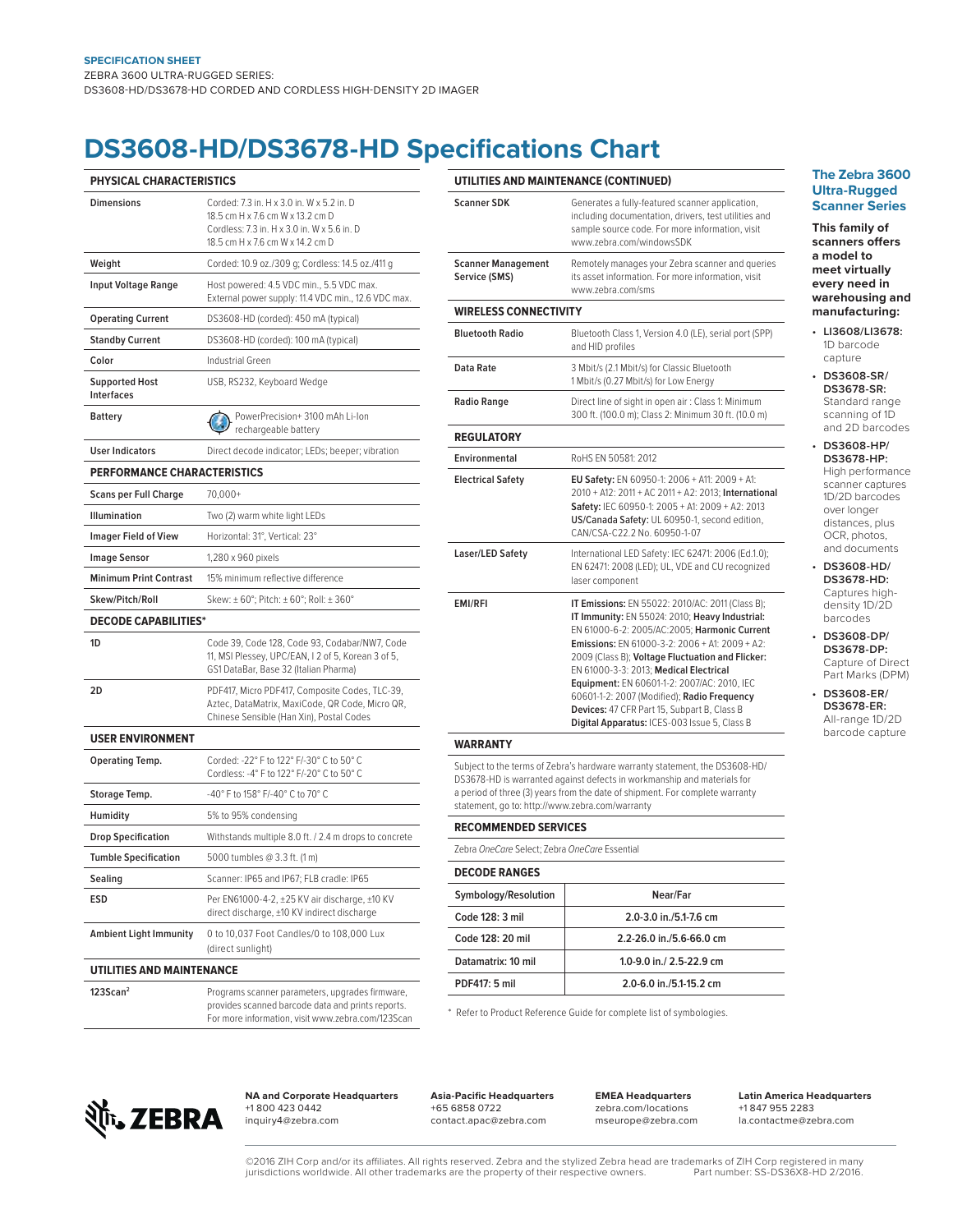## **DS3608-DP/DS3678-DP Ultra-Rugged Scanner**

### **UnSToPPABLE PERFoRMAnCE FoR 1D/2D DIRECT PART MARKS (DPM) AnD BARCoDES**

Every day, workers on the manufacturing plant loor scan thousands of direct part marks required to protect product quality and user safety — and meet end-to-end product traceability regulations. Their productivity depends on the quality of the scanner you put in their hands. With the corded DS3608-DP and cordless DS3678-DP imagers, you can give them the best — unmatched rugged design, unmatched scanning performance and unrivaled manageability. Advanced scanning delivers lightning-fast capture of direct part marks, plus any 1D or 2D barcode printed on a label in virtually any condition. The ultra-rugged design is practically indestructible — ideal for punishing environments. The scanners couldn't be easier and less time-consuming to deploy and manage. And when it comes to cordless technology, the DS3678-DP is loaded with Zebra-only features that put it in a class of its own. The DS3608-DP/ DS3678-DP — the unstoppable performance you need to maximize workforce productivity and throughput, ensure traceability, reduce production cycle times and prevent unplanned production line downtime.



#### **Superior scanning performance on DPM and standard 1D/2D barcodes**

Comprehensive patented features enable the capture of literally every type of direct part mark (DPM) and printed 1D/2D barcode. DPM codes can be captured, regardless of size, surface, contrast or density — including the most challenging mark, dot peen, as well as laser etch, ink mark, chemical etch, inkjet mold, cast and thermal spray. The same scanner can capture barcodes printed on labels in virtually any condition — including damaged, dirty, poorly printed or under shrinkwrap. This dual functionality provides excellent value: you get one scanner you can use on the production line for end-to-end track and trace of materials — and in the warehouse from receiving to shipping.

#### **Ultra-rugged — the most indestructible design in its class**

The DS3608-DP/DS3678-DP is our most rugged scanner yet, with the highest drop, tumble and sealing specification in its class. The DS3608-DP/DS3678-DP is built to survive an 8 ft./2.4 m drop to concrete — 23 percent more durable than any other scanner in this class. The DS3608-DP/ DS3678-DP operates reliably after 5,000 tumbles, simulating the real-world tumbling that occurs with a drop. Both models are dust proof, spray proof and waterproofed to IP67 — they can be sprayed down with jetting water and even submersed in water for up to 30 minutes.

#### **Advanced illumination system**

Advanced illumination provides the multiple lighting efects required to capture marks on any type of surface including reflective, irregular and curves as well as low and high contrast marks. The built-in difuser provides the indirect light required to capture marks printed on very shiny and reflective surfaces. The proprietary design of the difuser also directs additional lighting to the edges of barcodes marked on a curved surface, enhancing the image for easier decoding. Finally, a glancing direct light mode provides the bright light required to successfully read low contrast barcodes marked on any type of surface, including challenging polished materials.

#### **Easy management with our complimentary industry-best tools**

Remotely configure scanners, upgrade irmware, format data properly for your back end and monitor PowerPrecision+ battery statistics and more with 123Scan<sup>2</sup> and Scanner Management Service (SMS).

#### **A Bluetooth model in a class of its own for superior cordless freedom**

Bluetooth 4.0 (Low Energy) provides lightning fast wireless communication and maximum energy efficiency.

Our Zebra Wi-Fi Friendly Mode eliminates the wireless interference that Bluetooth devices can often create in your Wi-Fi environment.

The 'go anywhere' rugged cradle offers superior versatility and durability. The DS3678-DP is the only scanner in its family to offer a cradle with IP65 sealing. And its industrial charging contacts withstand 250,000 insertions.

The first-in-its-class battery 'charge gauge' and Bluetooth status LED make it easy to monitor battery power as well as Bluetooth connectivity.

The PowerPrecision+ battery delivers the ultimate in battery power and management. You get 50 percent more battery capacity compared to competitive models, plus visibility into a wealth of battery health-related data.

**THE DS3608-DP/DS3678-DP — STREAMLInE EnD-To-EnD PRoDUCT TRACEABILITY AnD REDUCE PRoDUCTIon CYCLE TIMES WITH THE ULTRA-RUGGED SCAnnER THAT REDEFInES RELIABILITY.**

> **FoR MoRE InFoRMATIon, VISIT WWW.ZEBRA.CoM/DS36X8-DP oR ACCESS oUR GLoBAL ConTACT DIRECToRY AT WWW.ZEBRA.CoM/ConTACT**